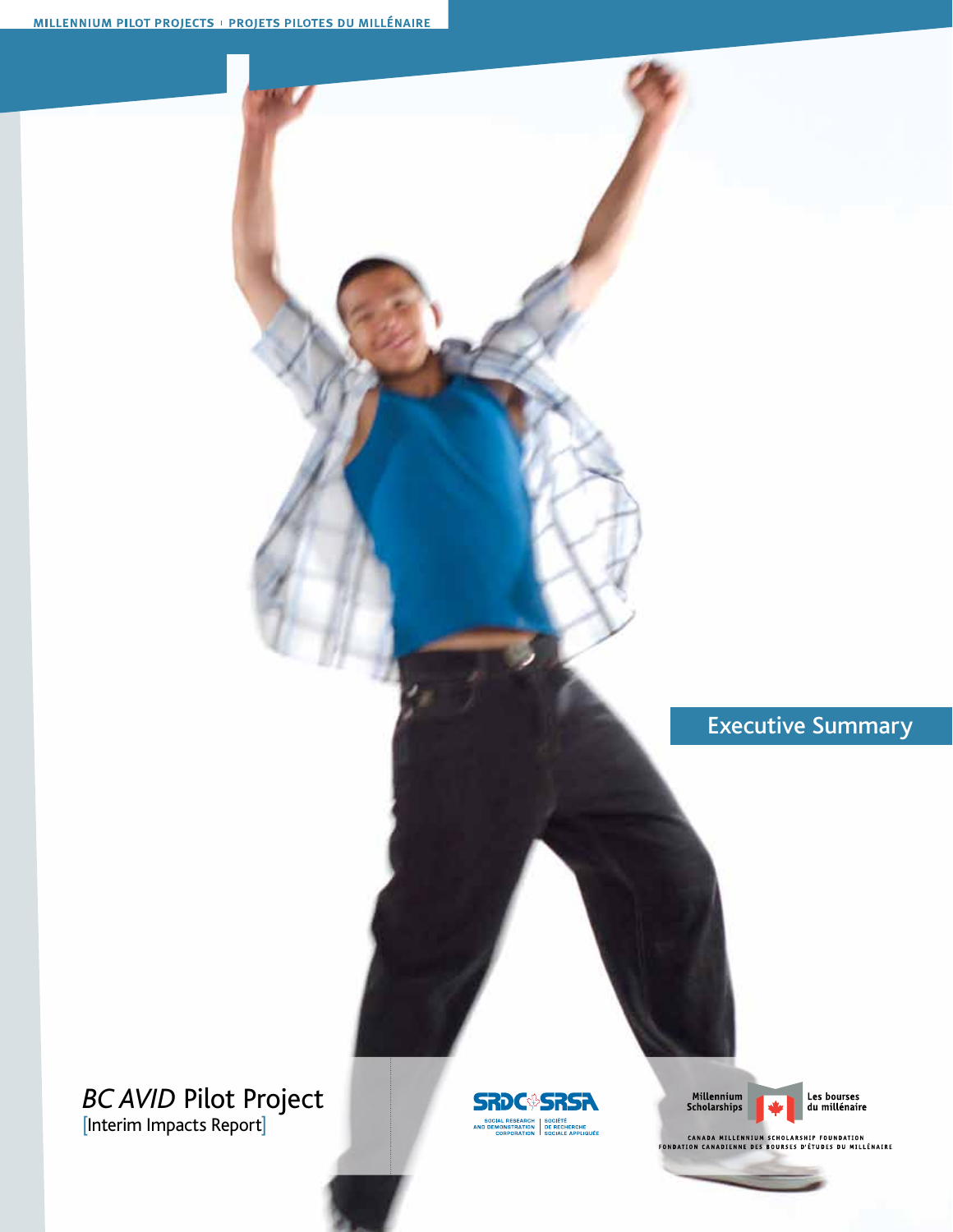**Published in 2010 by Social Research and Demonstration Corporation**

55 Murray Street, Suite 400, Ottawa, Ontario K1N 5M3

**Tel.:** 613-237-4311 **Fax:** 613-237-5045 **Web:** www.srdc.org

**For: The Canada Millennium Scholarship Foundation**

**National Library of Canada Cataloguing in Publication**

*BC AVID* **Pilot Project: Interim Impacts Report**

Millennium Pilot Projects Series (Print)

### **Graphic Design:** Luz design + communications

The opinions expressed in this research document<br>are those of the authors and do not represent<br>official policies of the Canada Millennium<br>Scholarship Foundation or other agencies or<br>organizations that may have provided sup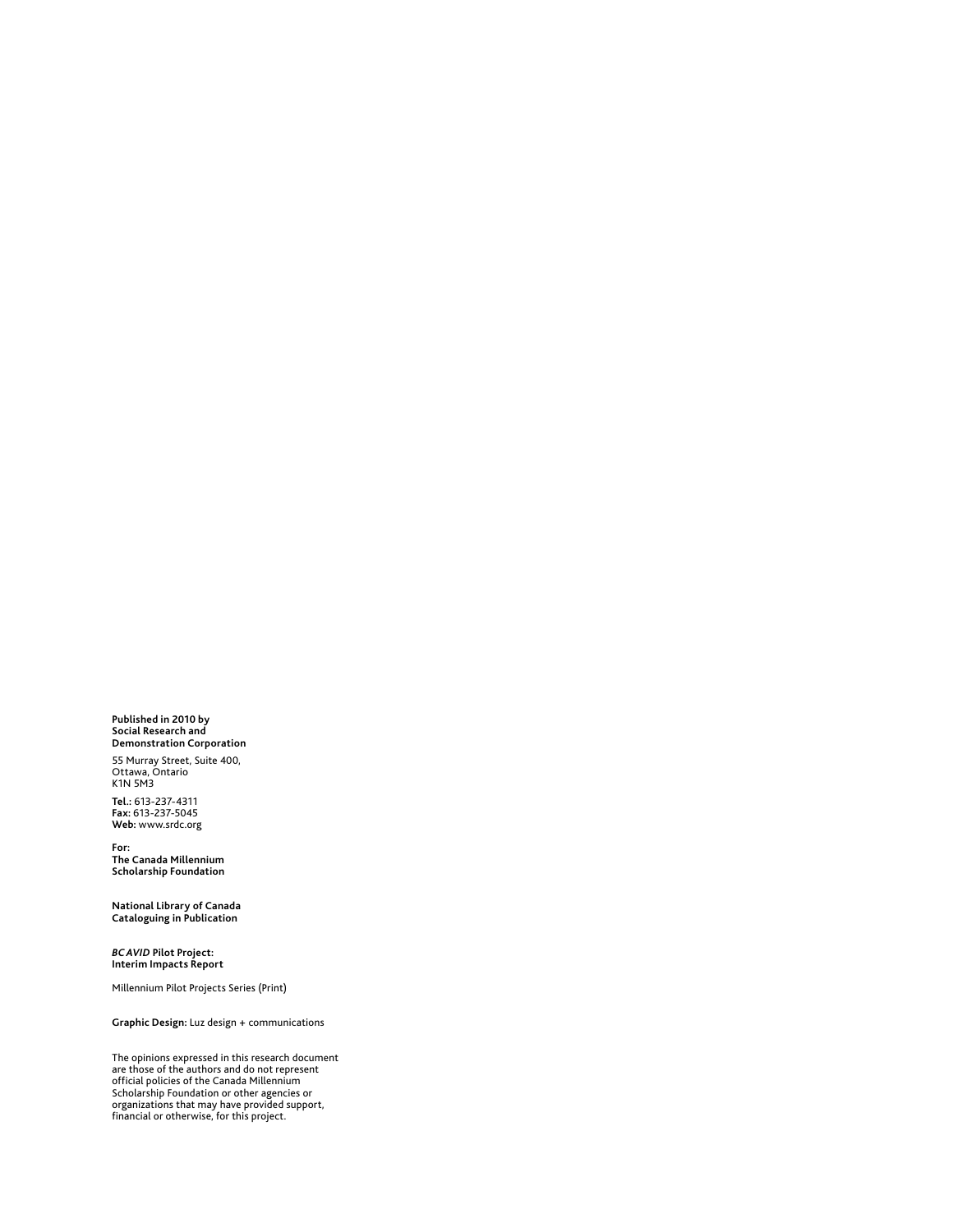# *BC AVID* Pilot Project [Interim Impacts Report] EXECUTIVE SUMMARY

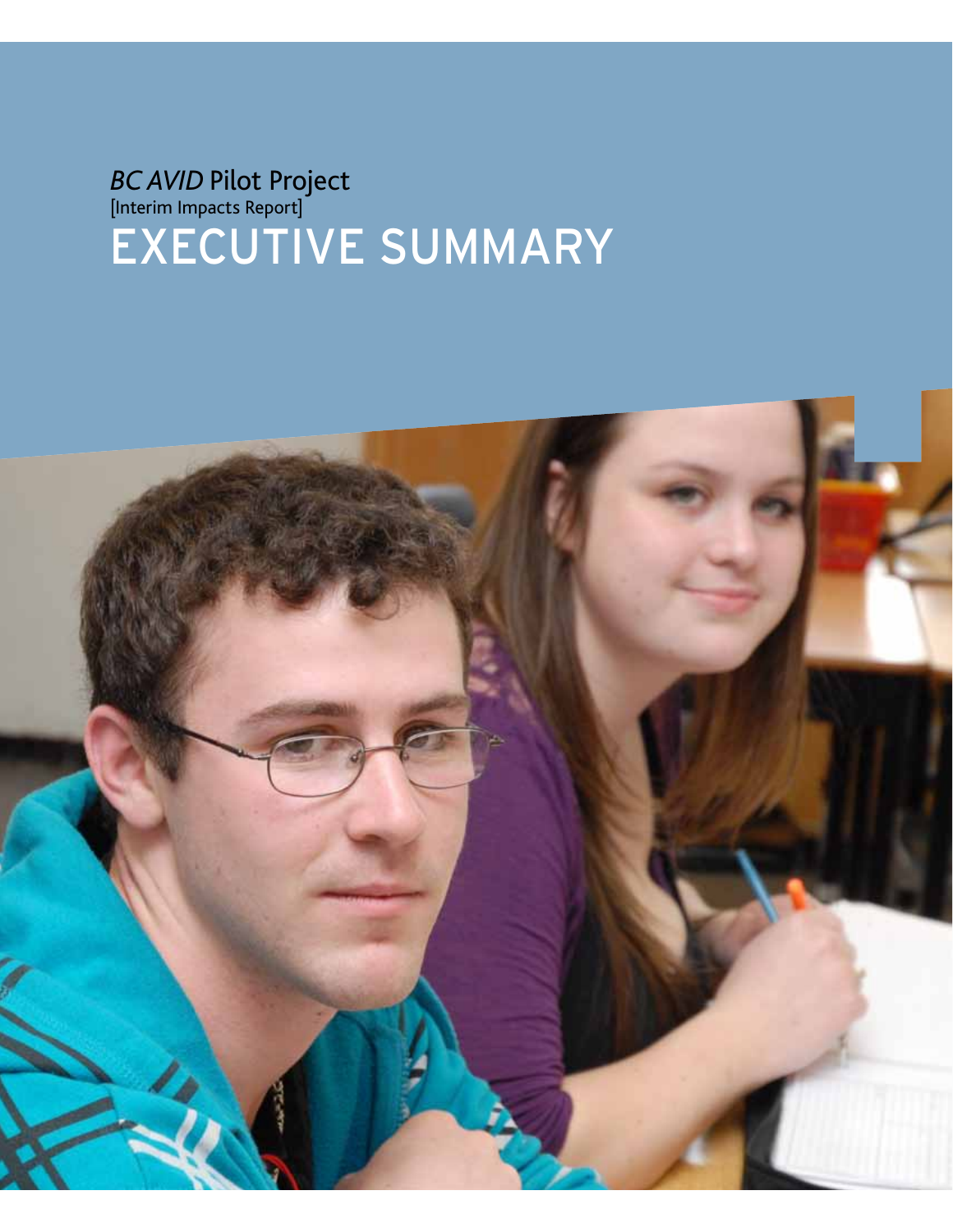

### **Introduction**

This report describes the interim results of the BC AVID Pilot Project, which tests a new way to tackle one of the important educational challenges Canada faces in meeting the needs of today's knowledge-based economy: engaging enough young people in post-secondary education.<sup>1</sup> Post-secondary education plays an increasingly important role in helping individuals attain social and economic success. Promotion of high school students' access to post-secondary education is a major goal of both federal and provincial governments, yet not all students make the transition. Finnie and Mueller (2008) found less than two-thirds of Canadian students aged 15 years in 2000 had entered post-secondary education by age 19, and in British Columbia just half of high school students entered the province's post-secondary system in the year following their high school graduation (BC Ministry of Education, 2006).

To help find ways to increase post-secondary access, the BC AVID Pilot Project was established in 2003 as a partnership between the Canada Millennium Scholarship Foundation (the Foundation) and the British Columbia Ministry of Education (the Ministry). It is one of several experiments established by the Foundation with the goal of identifying new policies and programs that could increase young people's participation in post-secondary education. The project was developed to test one approach—a version of the U.S. Advancement Via Individual Determination (AVID) program—that may alleviate possible academic barriers that students face in furthering their education.

For example, one in twelve students who do not attend post-secondary education cite low marks as their main reason (Foley, 2001). The AVID program aims to improve access to post-secondary education for "students academically in the middle" by supporting them to engage in more rigorous coursework and improve their academic achievement. Other common barriers such as financial barriers and career indecision are the focus of different experiments (Smith Fowler *et al.*, 2009).

The project is not complete, but results are available on interim impacts observed up to the point when students completed Grade 11. Students offered AVID in British Columbia high schools took more difficult courses than were chosen by equivalent students not offered the program. By Grade 11, they were achieving grades in those more difficult courses at or above the level they would have normally achieved in less-demanding courses. Despite several implementation challenges, the students experienced significantly more exposure to, and adopted more often, the learning strategies and techniques promoted by the AVID program, including tutorials, note taking, and higher order questioning. These results are convincing because the program was tested using a rigorous randomized trial in 14 different school sites across the province. The project's final report, due in 2012, will tell a more complete story as students' outcomes are tracked to graduation and post-secondary enrolment and will include a benefit-cost analysis for the program.

1 This is the second report from the BC AVID Pilot Project. *The Early Implementation Report* was published in 2008 (Dunn *et al.*, 2008) and the third and final report is due in late 2012.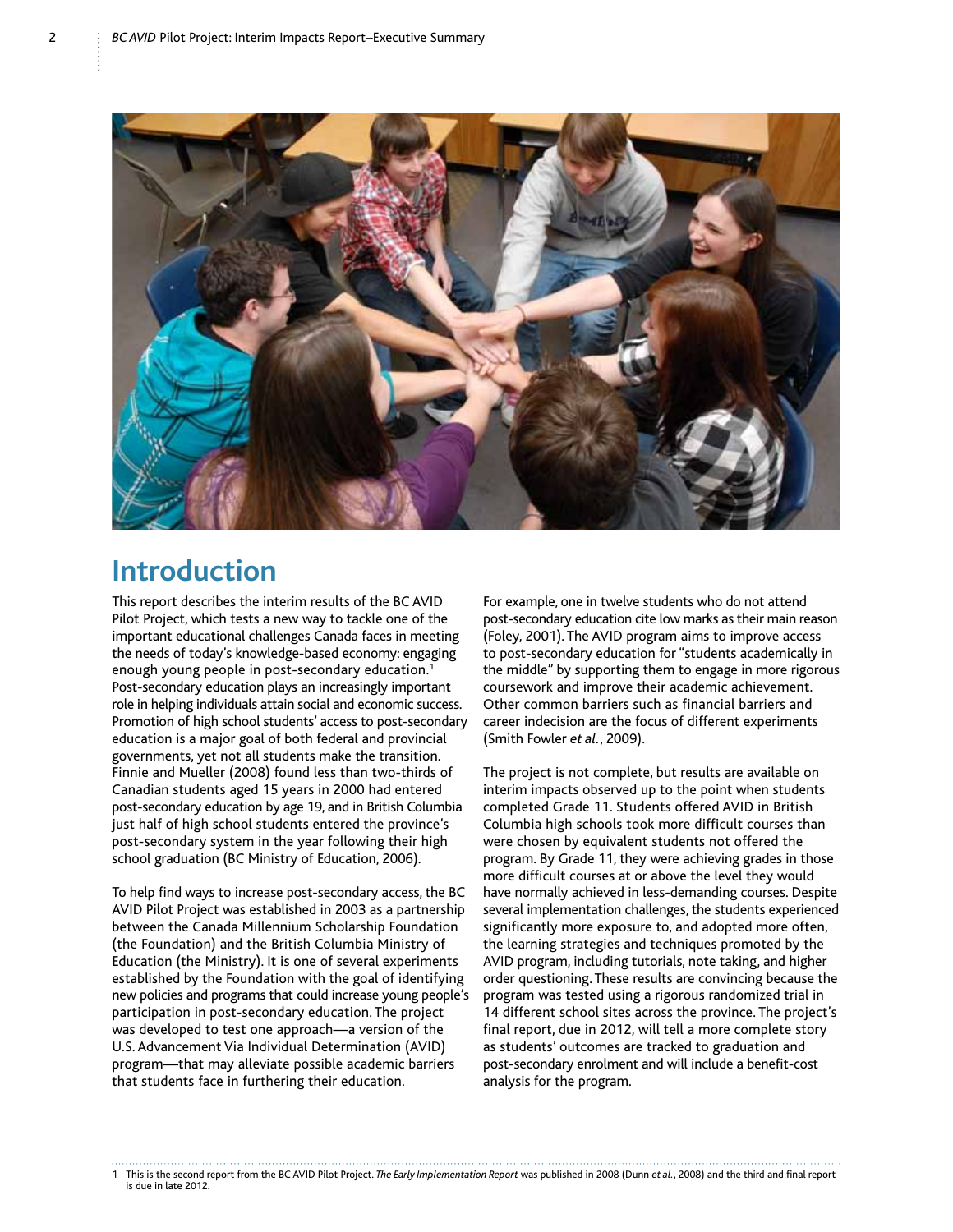### **What Is AVID?**

AVID, an acronym for Advancement Via Individual Determination, is an American program that attempts to improve post-secondary access for "students academically in the middle" (Dunn *et al.*, 2008, p. 2). The basic idea behind AVID is to change the high school experience of those students believed to have as-yet-untapped potential to succeed in post-secondary education by increasing the rigour of their coursework and providing, in the context of an elective class, several different kinds of support for their learning. The selected students are expected to commit to full enrolment in the AVID elective class (in the case of BC AVID that spans four years in high school) and also to enrol in the most rigorous courses in their school.<sup>2</sup> The U.S. non-profit AVID Center develops the AVID curriculum, trains educators to deliver the program, and certifies sites on their delivery of AVID. The AVID elective class is the primary vehicle for the delivery of these supports, often called AVID strategies or techniques. The elective

class is supposed to meet daily during the regular school day and offers a program of instruction in academic "survival skills." The course is structured into three main components: the curriculum class, tutorials, and motivational activities.

The curriculum class teaches the students how to study, read for content, take notes, work collaboratively, and manage time. Tutorials are led ideally by tutors who are currently post-secondary students. Tutors are trained to use skilful questioning to raise students' understanding of their course work. AVID students' elective class time is devoted 40 per cent to curriculum class activities, 40 per cent to tutorials, and 20 per cent to motivational activities. This last category includes guest speakers, team-building activities, and field trips to post-secondary campuses, all intended to promote the idea that post-secondary study is attainable. These are all part of the ideal vision of AVID that may or may not exist in most implementations of the program.<sup>3</sup>

#### **Text Box 1: Hypotheses About How AVID Achieves Its Effects**

The BC AVID Pilot Project began by hypothesizing four different theoretical mechanisms through which participation in the AVID elective might affect students' preparedness for post-secondary enrolment (Dunn *et al.*, 2008). These four mechanisms are not mutually exclusive.

- AVID as an academic upgrading program: AVID assumes that the middle-achieving students who volunteer for AVID lack certain academic skills that would allow them to be better prepared for post-secondary education. Since the AVID curriculum involves instruction in well-known study skills, the elective class could be a powerful path through which AVID positively affects students.
- ❚ **AVID as an "untracking" program:** To the extent that "tracking"—the practice of assigning students to different courses based on an assessment of their academic ability—is in operation, the AVID elective may provide academic support that allows AVID students who are newly enrolled in more advanced high school courses to catch up with their university-bound peers. Since students of average achievement would not usually be assigned to the university-bound "track," the "untracking" (or "retracking") process of AVID may affect AVID students' access to post-secondary education. This interpretation was promoted in an evaluation of AVID by Mehan *et al.* (1996). Note that tracking is less common in Canada than it is in the United States and, consequently, there is less scope for AVID to "untrack" students in British Columbia.
- AVID as a mentoring program: AVID may work by focusing attention on middle-achieving students, connecting them through an active support network to the school's services, and helping them to better coordinate their paths through high school. The AVID elective teacher may play the role of an adult mentor for the students. A committed AVID teacher and site team may thus affect student achievement.
- AVID as a peer group program: Students may form close bonds not only with the AVID elective teacher but also with their fellow AVID students because of their active and frequent participation in the AVID elective class. This may create a peer group of students who have similar achievement experiences and expectations. The mutual support and validation provided by the peer group could have a positive effect on the success of AVID students.

Evidence to support the first three of these four hypothesized mechanisms is reported in the text. Peer group effects are explored in survey data collected during Grade 12 and so do not appear in the current report.

3 This ideal vision of AVID is the principal standard against which BC AVID, as implemented, will be compared over the period covered by this report.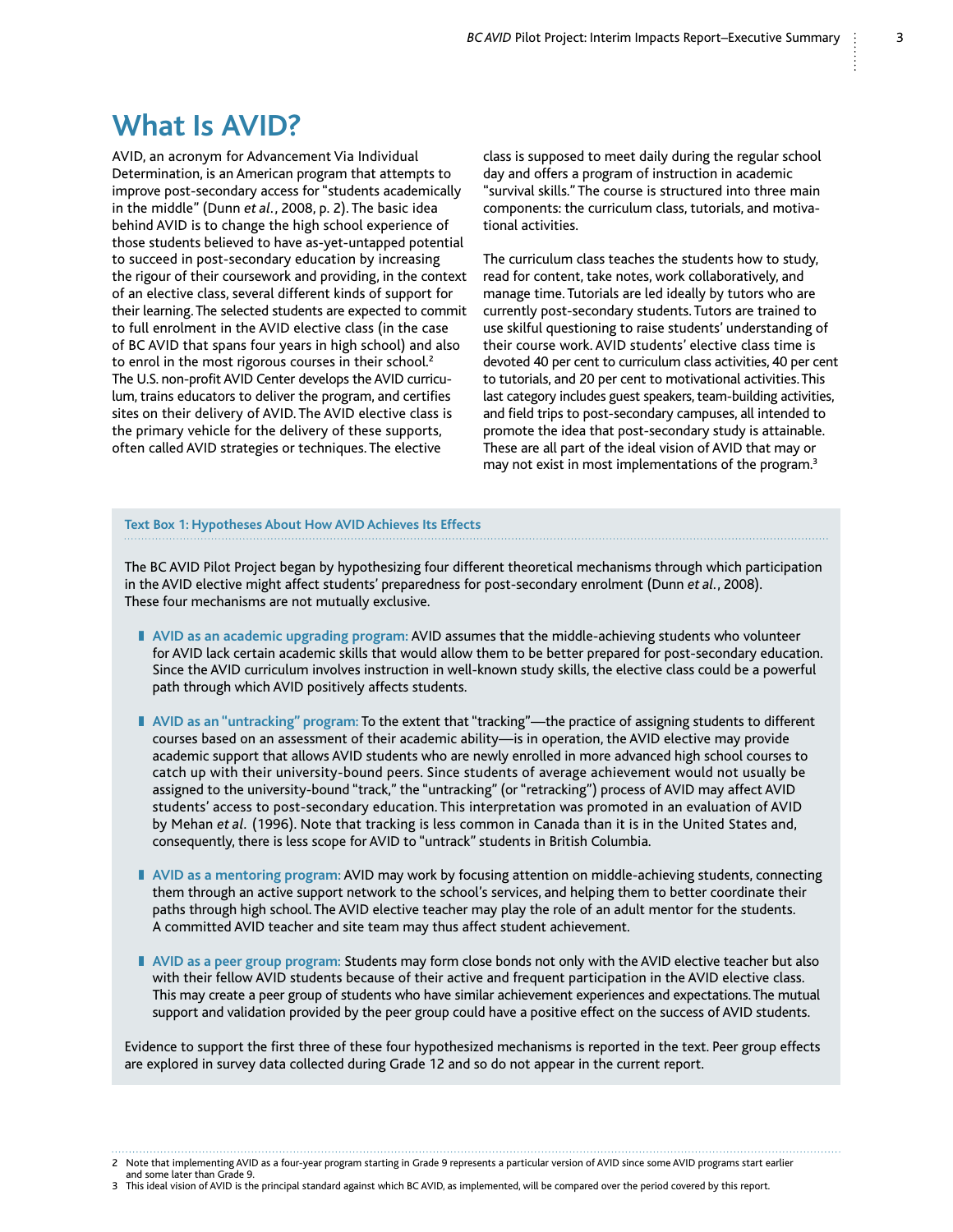The main features of AVID are summarized in 11 AVID "Essentials" developed by the AVID Center and provided to all BC AVID Pilot Project sites. The Essentials function as a general blueprint that all AVID programs should follow. Each is briefly described below:

- **Resources: The school or district must identify resources** to meet program costs, agree to implement AVID Program Implementation Essentials, and work toward participation in annual AVID certification.<sup>4</sup> Commitment to ongoing participation in AVID staff development is also required. The staff trained should include an AVID district director, school administrator, one or more teachers of the AVID elective class, a school-based coordinator of the AVID program, other subject area teachers, and one or more counsellors. Among these staff responsible for implementation of the program, those based at each AVID school constitute the *AVID school site team*.
- School site team: The AVID school site team should be active and collaborate on issues of student access to, and success in, rigorous university preparation courses.
- Selection: AVID student selection must focus on students in the middle (with a GPA of 2.0 to 3.5 as one indicator), who have untapped academic potential and would benefit from AVID support to improve their achievement and post-secondary preparation.
- **■** Full implementation: The school must be committed to full implementation of the AVID Program, with the AVID elective class available within the regular academic school day.
- **Rigour:** AVID students must enrol in a rigorous course of study that will enable them to meet requirements for post-secondary enrolment.
- Data: AVID schools/districts must provide program implementation and student progress data. These data will be monitored through the AVID Data System, with results analyzed to inform the AVID certification process.
- Participation: AVID program participants, both students and staff, must choose to participate.
- Writing: A strong, relevant writing curriculum must provide the basis for instruction in the AVID elective class.
- Inquiry: Inquiry must be used as a basis for instruction in the AVID classroom.
- **Collaboration: Collaboration must be used as a basis** for instruction in the AVID classroom.
- Tutorials: A sufficient number of trained tutors must be available in the AVID class to facilitate student access to a rigorous curriculum.

The importance of providing each of the Essentials is incorporated into the AVID professional development and guides to its implementation, as well as into agreements between the BC Ministry of Education and the school districts, and the Pilot Project's Operations Manual, which was issued to sites that took part in the BC AVID Pilot Project. In principle, the Essentials form a coherent whole that should not be adopted piecemeal. They include numerous non-teaching tasks: recruiting and selecting students; organizing motivational activities inside and outside school; recruiting, training, and coordinating the activities of AVID tutors; and ensuring that AVID students have support as they enrol in rigorous high school courses, tackle the course work in those classes, and navigate the post-secondary application and financial aid systems.

### **How Does the BC AVID Pilot Project Test the AVID Program?**

Although AVID began in 1980 and is now delivered in nearly 4,500 schools worldwide, the BC AVID Pilot Project is the first large-scale evaluation of the AVID program using a rigorous random assignment design. This approach was chosen to avoid the many challenges that non-experimental evaluations of educational programs face, such as their weakness in separating outcomes due to participant selection from outcomes of the program. Participant selection is a fundamental feature of AVID (1 of the 11 AVID Essentials), which means that drawing conclusions from non-randomized evaluations of AVID is very risky. The Foundation has funded the implementation and evaluation of the AVID program at 18 pilot sites in British Columbia as a four-year program for up to two consecutive cohorts of students in grades 9–12.

4 Since 1996, the AVID Center has orchestrated an annual certification process to recognize the implementation level of the AVID program that sites have achieved. To use the AVID curriculum, trade name, trademark, and logo, each site must agree to annual participation in the online certification process.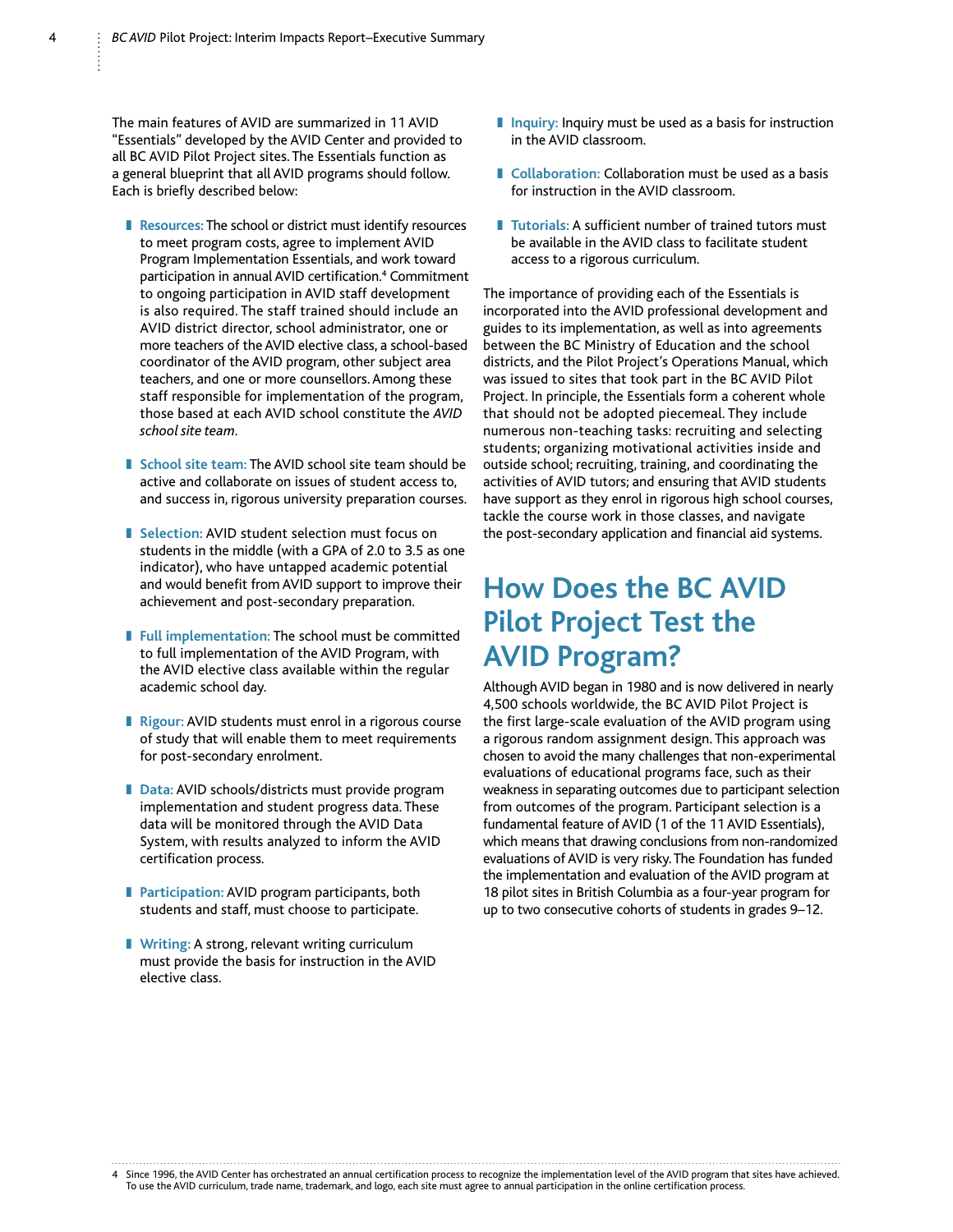The project has involved the recruitment of 1,522 students identified as eligible for the program in 2005 and 2006, when they were in Grade 8. At 14 of these sites, the Social Research and Demonstration Corporation (SRDC) randomly assigned the eligible students into program, waitlist, and comparison groups. Those assigned to the program group were offered a place in the AVID elective class; those assigned to the comparison group were not offered a place in the AVID class and therefore had to choose a different high school elective. The random assignment ensures that the average characteristics of the groups offered AVID and not offered AVID are identical at the program outset. Any subsequently emerging differences between the groups can be attributed to the offer of the program, eliminating competing explanations (like student selection). SRDC is collecting data from multiple sources on both groups for six years to determine the program's impacts on secondary and post-secondary outcomes. At four smaller "case study" sites, local educators assigned eligible students to program and waitlist groups. SRDC is tracking the implementation of the program at these sites without calculating impacts.

### **What Difference Did AVID Make…**

Comparisons of the experience of those assigned to the program group with those assigned to the comparison group allow the estimation of the impact of the *offer* of BC AVID. One AVID Essential requires that the program be voluntary, so not all students will take up the offer and not all who take up the offer will stay in the class for four years. In fact, half of all the students assigned to BC AVID had left the elective class by the end of Grade 11. Given the policy aim to learn what works to change post-secondary outcomes for "middle-achieving" students and the delivery approach of offering AVID as a voluntary program in high schools, the evaluation of BC AVID was designed to measure the effect of *offering* a place in the AVID elective to AVID-eligible students. All experimental impacts included in this report are thus impacts of the *offer* of BC AVID and *do not* represent the impact of being in BC AVID for four years.

## **…to Students' Educational Experiences?**

Although schools did not comprehensively and consistently implement all program features (see later discussion on how AVID was implemented in BC), program group members did report high levels of exposure to AVID techniques. The project's survey of Grade 11 students' experience of educational strategies and techniques at the 18 participating AVID schools and at 7 otherwise similar non-AVID schools revealed that those techniques associated with AVID were concentrated among the project's program group. Figure ES1 shows that 64 per cent of the program group reported frequent exposure to 8 or more of the 17 techniques commonly associated with AVID.<sup>5</sup> Less than 3 per cent of the comparison group reported similar exposure, yielding an impact on this level of exposure arising from the offer of AVID of just over 61 percentage points. On average, program group members had frequent exposure to approximately 9 of these techniques, while comparison group exposure was limited to an average of 3. This substantial impact or "treatment differential" generated by the offer of AVID is important because it allows the program to demonstrate its potential impact, whether small or large, on the current and future educational outcomes of the program group. Figure ES2 shows the impacts of offering AVID on Grade 11 students' reports of instruction in, and use of, several *specific* strategies and techniques used in AVID. These impacts are all calculated by subtracting the proportion of the comparison group reporting exposure to a technique from the proportion of the program group reporting this exposure.

<sup>5</sup> Since the beginning of Grade 9, exposure to the 17 AVID strategies is counted for Figure ES1 as follows: (1) attending the AVID elective class often or very often; (2) doing collaborative work all together in small groups often or very often; (3) attending tutorials often or very often; (4) being taught Cornell Notes often or very often; (5) being taught Costa's Levels of Questions often or very often; (6) being expected to bring questions to tutorials often or very often; (7) working in small groups to help each other in tutorials often or very often; (8) writing Learning Logs often or very often; (9) putting notes in a single binder often or very often; (10) being graded on binders and how they were organized often or very often; (11) having guest speakers often or very often; (12) putting<br>important dates in a calendar or planner often or very often; times; (15) having teachers advise the class to take challenging courses three or more times; (16) visiting post-secondary institutions two or more times; and (17) taking part in Philosophical Chairs at least once.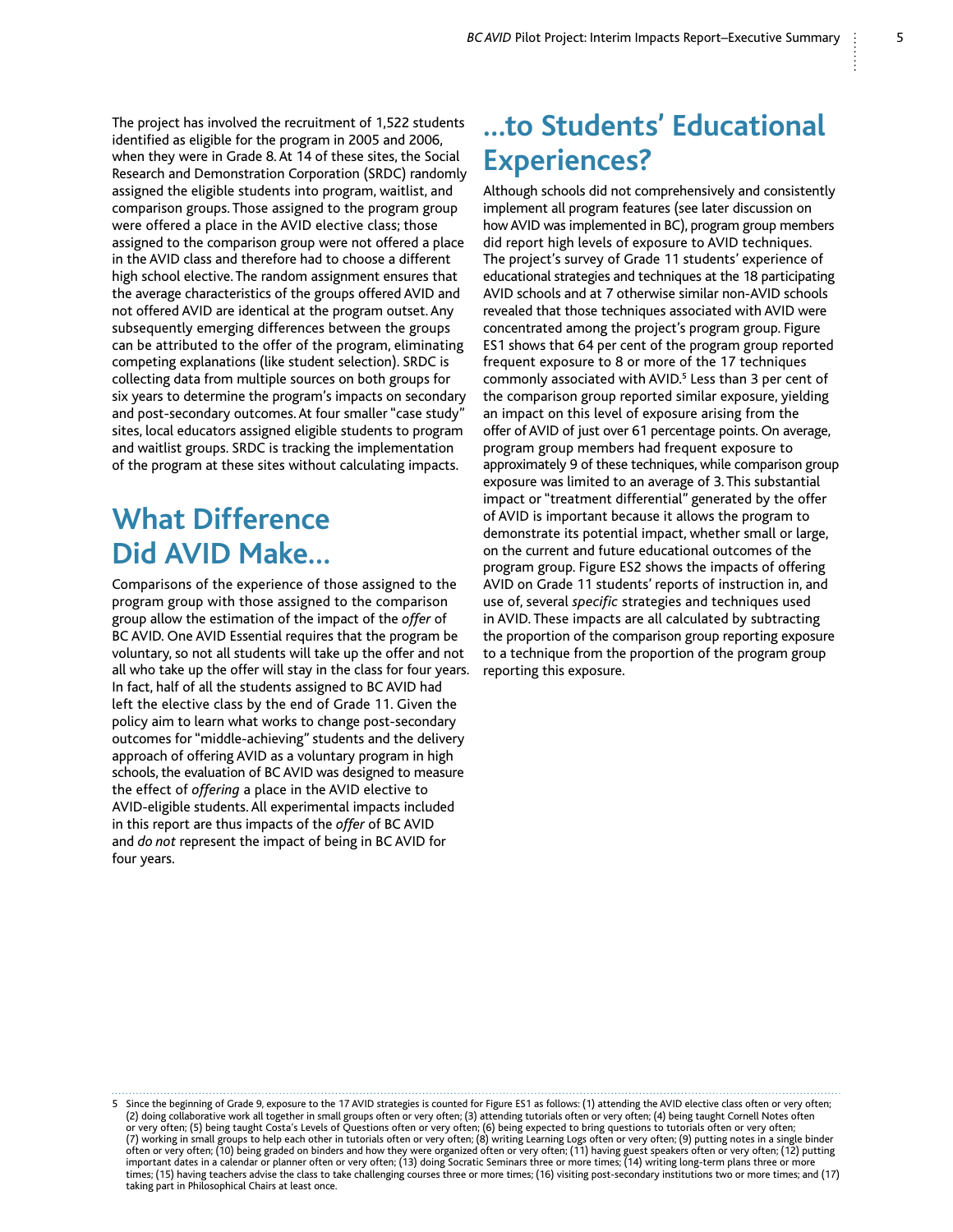### **Figure ES1: Frequent Experience of 17 AVID Strategies or Techniques During Grades 9 Through 11 (Grade 11 Survey Recall)**







 $\ddot{\cdot}$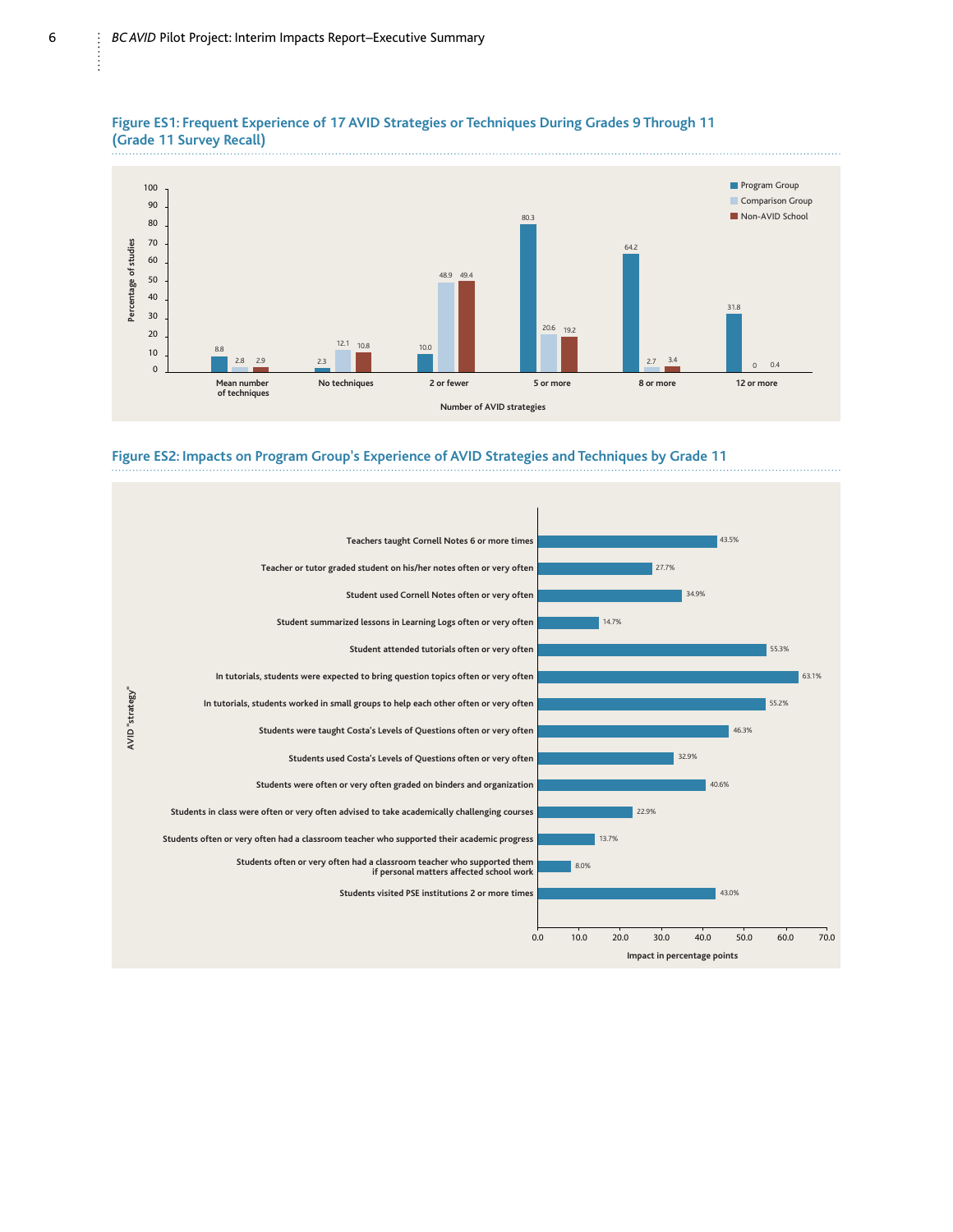There were significant impacts on students' frequent use of Costa's Levels of Questions, Cornell Notes, and Learning Logs. Program group students were significantly more likely to report frequent support from a classroom teacher for their academic progress and for personal matters that could affect their school work. These impacts provide some evidence to support the first and third of the four hypothesized mechanisms by which AVID may increase post-secondary access (academic skills upgrading and mentoring) presented in Text Box 1.

There was exposure to some AVID techniques among the comparison group; however, as shown in Figure ES1 this was, for the most part, similar to that reported by students at non-AVID schools. Because many AVID techniques are educational "best practices" they are in common use outside of AVID programs. The similarity in exposure between the BC AVID comparison group and students in non-AVID schools implies that the exposure to AVID techniques among comparison group members was likely due to the pre-existing use of some AVID techniques in BC high schools rather than due to spillover of the techniques outside the AVID elective class caused by the project itself.

### **…to Students' Course Choices and Achievement?**

The program offer brought about significant changes in the courses students took, in the examinations they sat, and the marks they received. The program offer also led to more students staying in the school where AVID was offered. Because comparison group students were more likely to leave the AVID school, they were more often missing in some of the data on course choices and marks. Thus all the charts for which their departures affected data availability include this impact of the offer of AVID on retention within the AVID school. The implied loss of observation of their outcomes needs to be considered when assessing the magnitude of reported impacts.

In Grade 9, program group students took the AVID elective class in lieu of other elective courses, primarily in fine arts and technology and applied skills. Enrolment in fine arts courses by AVID program group students decreased by 18 percentage points and in technology and applied skills courses by 14 percentage points (Figure ES3).



Similarly during Grade 10 (not shown), students offered AVID had higher enrolment in all but one type of course meeting the interpretation of "rigorous" adopted by the researchers—courses identified as requirements or prerequisites for entry into undergraduate programs at the University of British Columbia (UBC). Enrolment increased in Principles of Mathematics 10 by 9 percentage points, English 10 by 5 percentage points, Science 10 by 5 percentage points, and in Social Studies 10 by 5 percentage points. There was also a positive impact on the proportion taking between four to eight rigorous courses (Figure ES4). By Grade 11, the offer of AVID influenced enrolment in Planning, English 11, and Social Studies 11 (Figure ES5).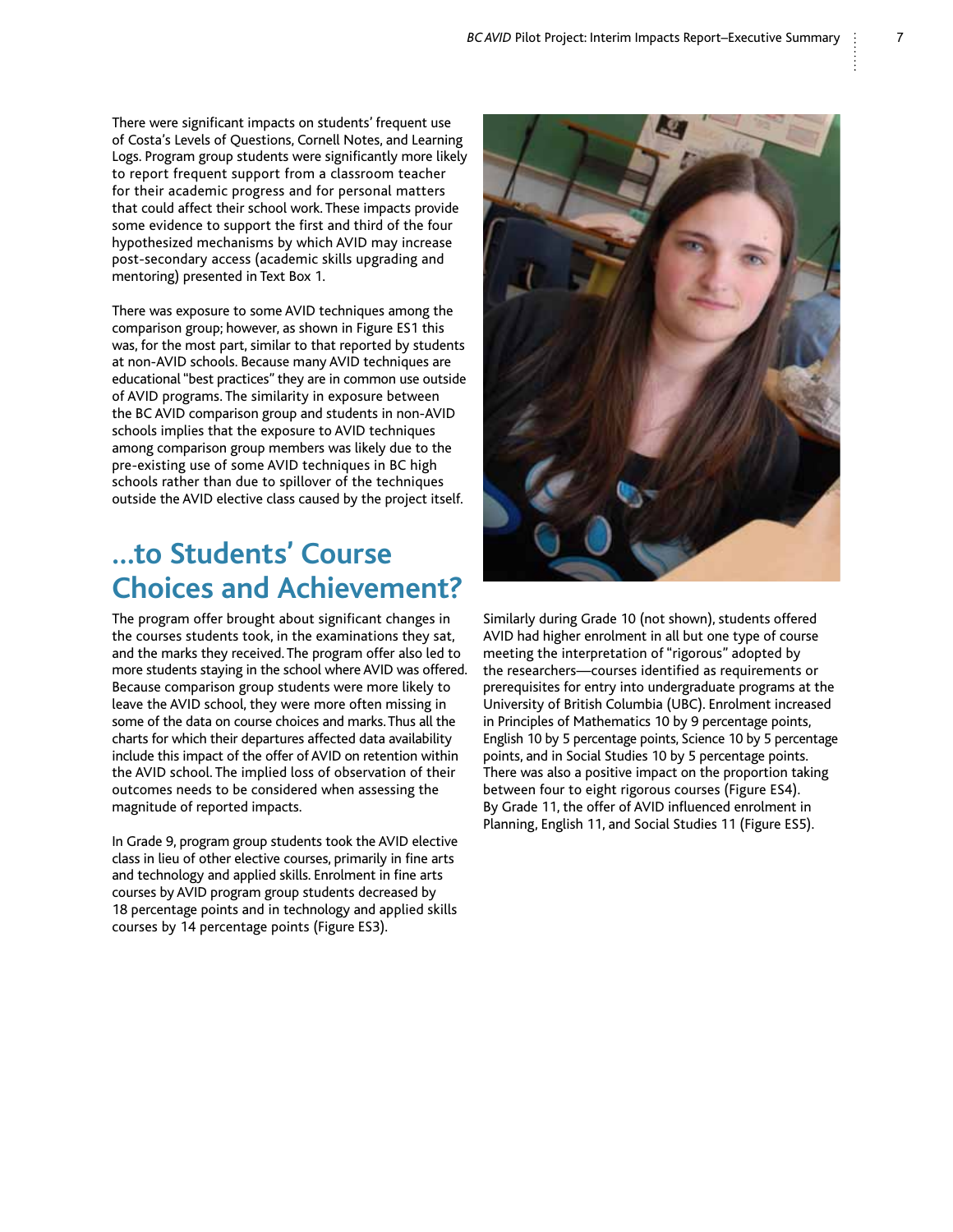### **Figure ES3: Impacts on Courses Completed in Grade 9**



Statistical tests of the difference in courses taken between program and comparison groups indicated significant differences as follows: \* = significant at 10 per cent level of confidence; \*\* = significant at 5 per cent level; \*\*\* = significant at 1 per cent level.



### **Figure ES4: Number of UBC Entry Requirements or Prerequisite Courses Taken in Grade 10**

Statistical tests of the difference in courses taken between program and comparison groups indicated significant differences as follows: \* = significant at 10 per cent level of confidence; \*\* = significant at 5 per cent level; \*\*\* = significant at 1 per cent level.

 $\vdots$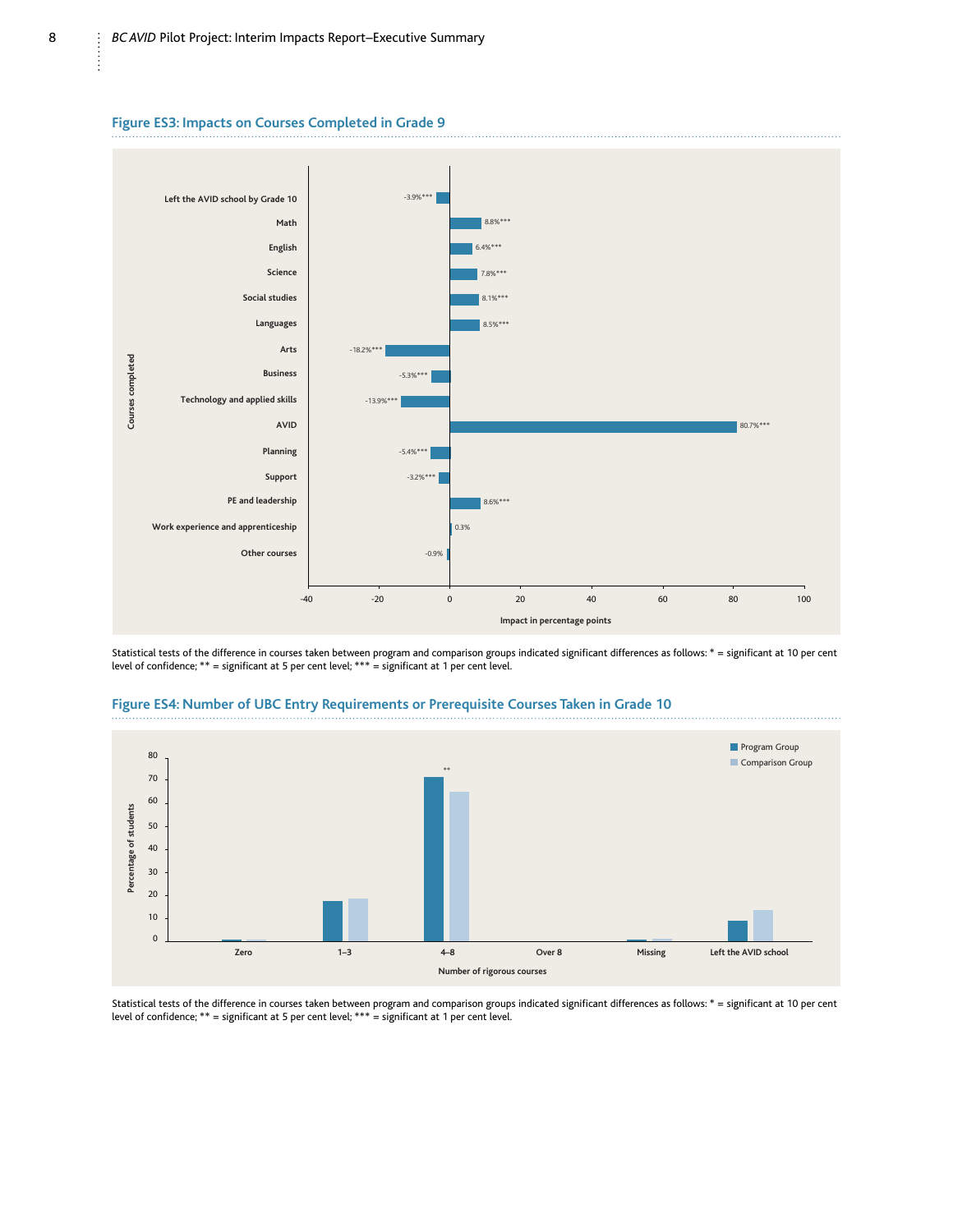

Statistical tests of the difference between program and comparison groups indicated significant differences as follows: \* = significant at 10 per cent level of confidence; \*\* = significant at 5 per cent level; \*\*\* = significant at 1 per cent level.

ŧ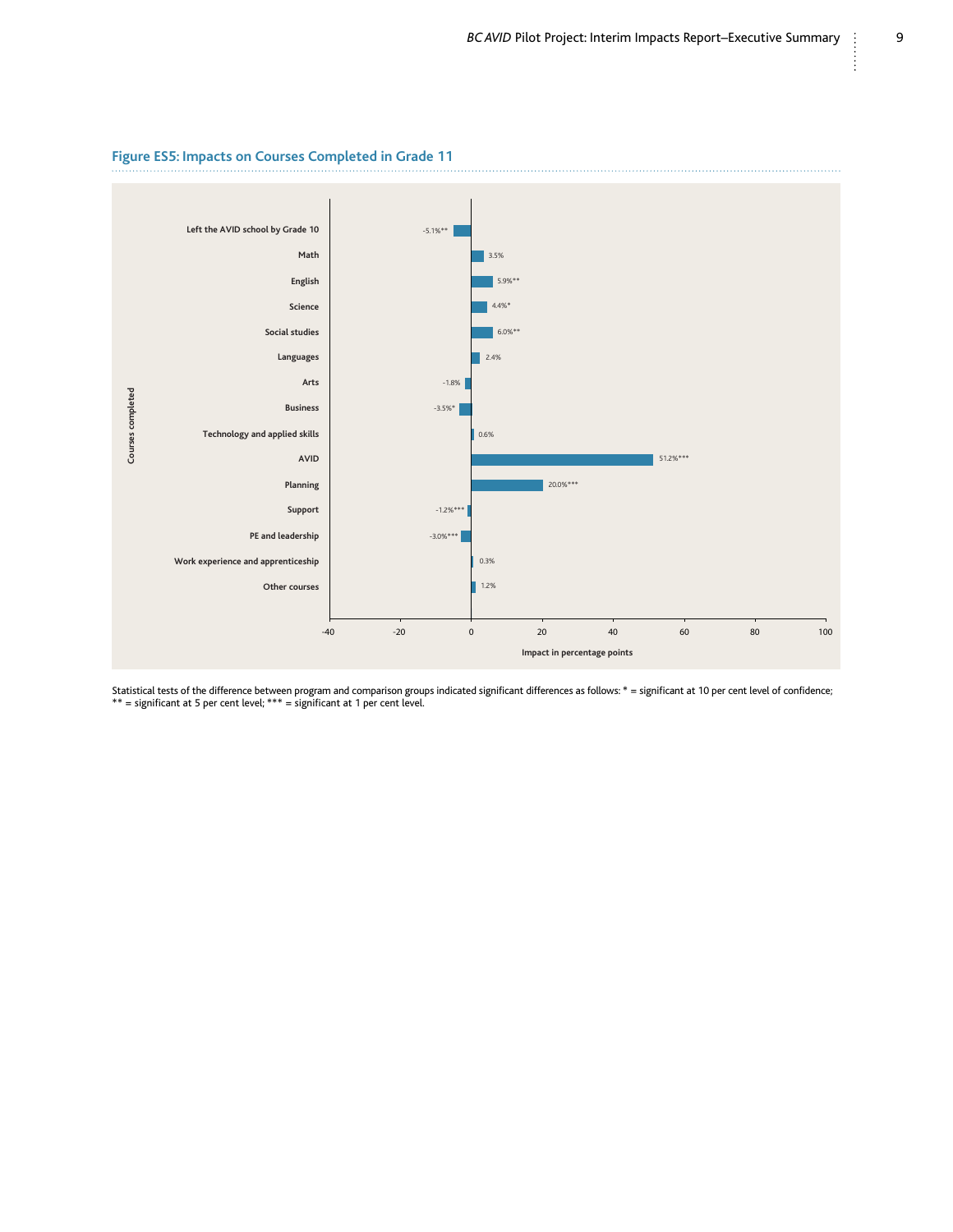### **Text Box 2: An Implementation Dip?**

In earlier research on the implementation of AVID (cited in Dunn *et al*., 2008) teachers identified a so-called "implementation dip" that could be experienced by AVID students. When students change their method of learning and switch to a more rigorous curriculum, they can initially experience lower grades and frustration and can require extra encouragement, time, and guidance before they see improvement. In the "dip," grades initially become worse, causing some (possibly misplaced) concerns from students, parents, and staff that the program is not working. The pilot project analyzed participants' course marks and found some evidence of such a dip in grades 9 and 10 and, by Grade 11, also some evidence of recovery.

Initially, in Grade 9, the program group had somewhat lower grades than the comparison group. Eight percentage points more (37 versus 29 per cent) had no As, for example, and more had Cs (81 versus 73 per cent). But these differences had disappeared by Grade 11, suggesting recovery from the "dip" and also implying that AVID students were getting as good or better marks than the comparison group while pursuing more rigorous coursework.

The "dip" lowered initial grades but did not lead to more course failures. The course marks of program group students indicated, in general, that fewer of them were receiving failing grades in their courses.

- In Grade 9, 80 per cent of program group members had no Fs (failing grades), compared to 74 per cent of the comparison group.
- In Grade 11, 60 per cent of the program group had no Fs, compared to 53 per cent of the comparison group.

Evidence of recovery from the "dip"—combined with evidence that it was not severe enough to lead to students recording more Fs—is important. The pattern or impacts on marks suggest that the struggle program group students experience when introduced to more rigorous coursework is relatively short-lived.

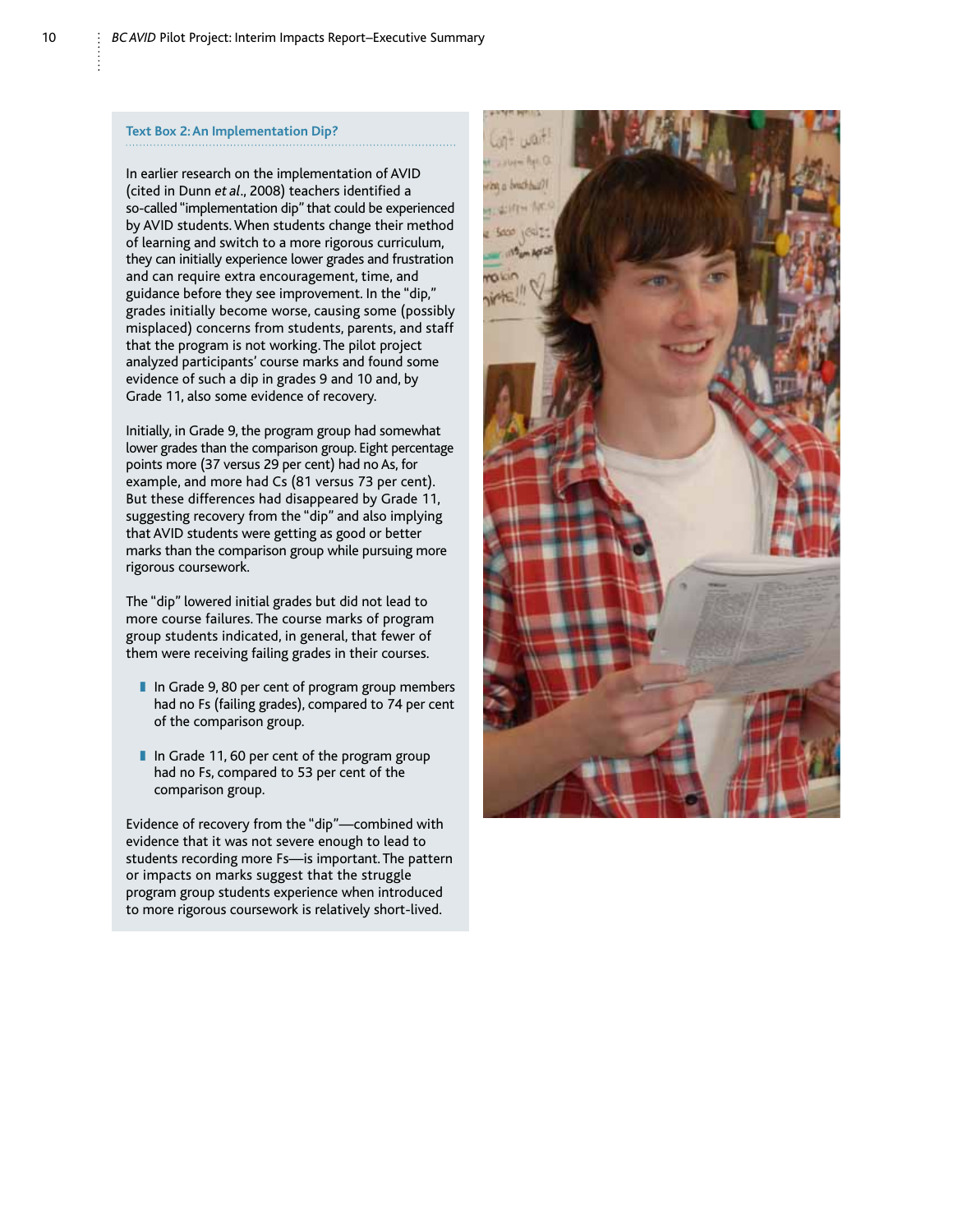The positive effect on the rigorous course choices of program group students was reflected in provincial examination data (Figure ES6). Provincially examined course data are available for students in all high schools in the province and thus not subject to missing data when students transfer to schools not participating in the project. By the end of Grade 11, BC AVID students were more likely to have taken the provincially examined courses of Principles of Mathematics 10 and Social Studies 11—both courses necessary to meet UBC entrance requirements. These findings provide evidence to support the "untracking" hypothesis that AVID may increase access to post-secondary education (Text Box 1).

The offer of AVID brought about a 7-percentage-point increase in the proportion of students who took the provincial examinations in Principles of Mathematics 10 (possibly one of the most rigorous Grade 10 courses), and corresponding reductions in the proportions taking Essentials of Mathematics and Applications of Mathematics exams. There was a statistically non-significant 3.2-percentagepoint increase in the proportion passing the Principles exam

and a marginally significant 3.8-percentage-point increase in the proportion failing the exam. At the same time though, students offered AVID were significantly more likely —by 8 percentage points—to pass the Principles of Mathematics 10 course, based on a grade that takes into account their exam mark *and* work in class.

The AVID offer unambiguously raised participation and success in the Social Studies 11 examination and course. It produced statistically significant impacts of five percentage points on taking the course and exam, of five percentage points on passing the exam (Figure ES6), of six percentage points on passing the course (taking into account the exam mark and work in class), and had no effect on the proportion of students failing. There were no significant differences in the proportion taking the English 10 or Science 10 examinations.





Statistical tests of the difference in participation between program and comparison groups indicated significant differences as follows: \* = significant at 10 per cent level of confidence; \*\* = significant at 5 per cent level; \*\*\* = significant at 1 per cent level.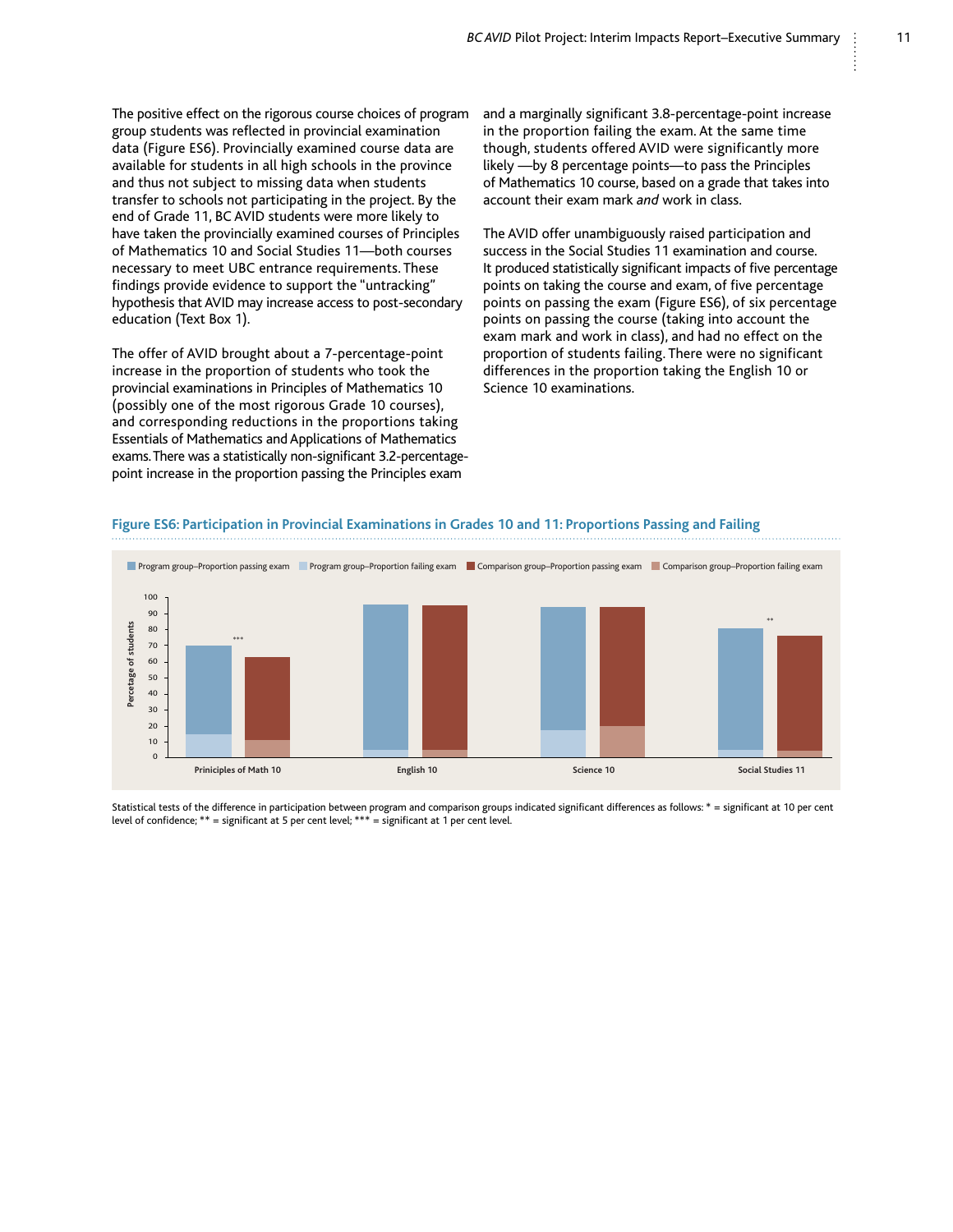#### **Text Box 3: Benefits of BC AVID for Students—Qualitative Evidence**

Implementation researchers collected qualitative evidence on the benefits of BC AVID from interviews with BC AVID staff. Findings from these data cover a broader range of outcomes than the quantitative results on impacts presented elsewhere in the report, but with a perspective that is restricted to changes over time among a subset of students. This is because BC AVID teachers would most often observe those students who had persisted with the program and because they could not compare systematically AVID students to any equivalent comparison group. Yet, some of the reports do coincide with quantitative impacts, especially those for enrolment in rigorous courses and reduced chances of failing courses.

BC AVID staff felt that many of their AVID students benefitted from aspects of the AVID program: in particular, they mentioned tutorials, field trips, guest speakers, collaboration with other students, the support students received, and the sense of "family" in the class. Staff described some of the positive changes and strengths they had observed in their students as they participated in the program. Even though there was attrition from the program, staff often said that they believed students had received some benefit from being in the AVID class. This text box describes some of these benefits of the AVID program from the perspective of BC AVID staff.

Some staff noted the support provided by AVID had improved students' sense of belonging and friendships. Many staff commented that AVID had helped students to be more organized, which affected their ability to perform well in school. Staff believed AVID had helped students to engage in discussions with more confidence and take more rigorous courses than they would have taken without AVID: some staff thought that many students would have been failing courses without the help of AVID. They predicted that some students would now graduate from Grade 12 who would not have done so without this kind of support. Other staff commented that they believed AVID students to be much better prepared for post-secondary education, to think about their future more, to plan more for their post-secondary lives, and to foresee studying on a campus where previously this was doubtful.<sup>6</sup> A counsellor and a district director commented on their AVID students:

*When I talk to the AVID students, I am very aware that they are much better versed than the average student in what they're planning to do in the future, what the requirements are for various programs, and so on. So that knowledge that they have acquired in class is really… helping them make better decisions…* 

*I think they feel better about themselves. I think they're more confident. I think they feel that they are supported... those particular kids are better integrated into the school. And more importantly, I think that they feel better prepared to handle whatever it is that comes next.* 

Some staff described students at the start of the program as being "fearful" or anticipating academic failure. They felt that this changed with increased exposure to the AVID program, after students had experienced some academic success. In some cases, staff reported that these students had moved to an expectation of success. A district director explained:

*It's the increased self-confidence that these kids have experienced as being part of the program... That's a very common theme in... what they speak of... they start to believe in themselves... when they go into a math test, there's no longer that expectation of failure, there's that expectation of success. And for a lot of these kids, that's a huge difference for them.* 

6 Teachers were commenting on the types of outcomes that students are asked about in the project's Grade 12 survey. The impact of offering AVID to students on these types of outcomes will be reported—along with other results from the Grade 12 survey—in the Final Impacts Report.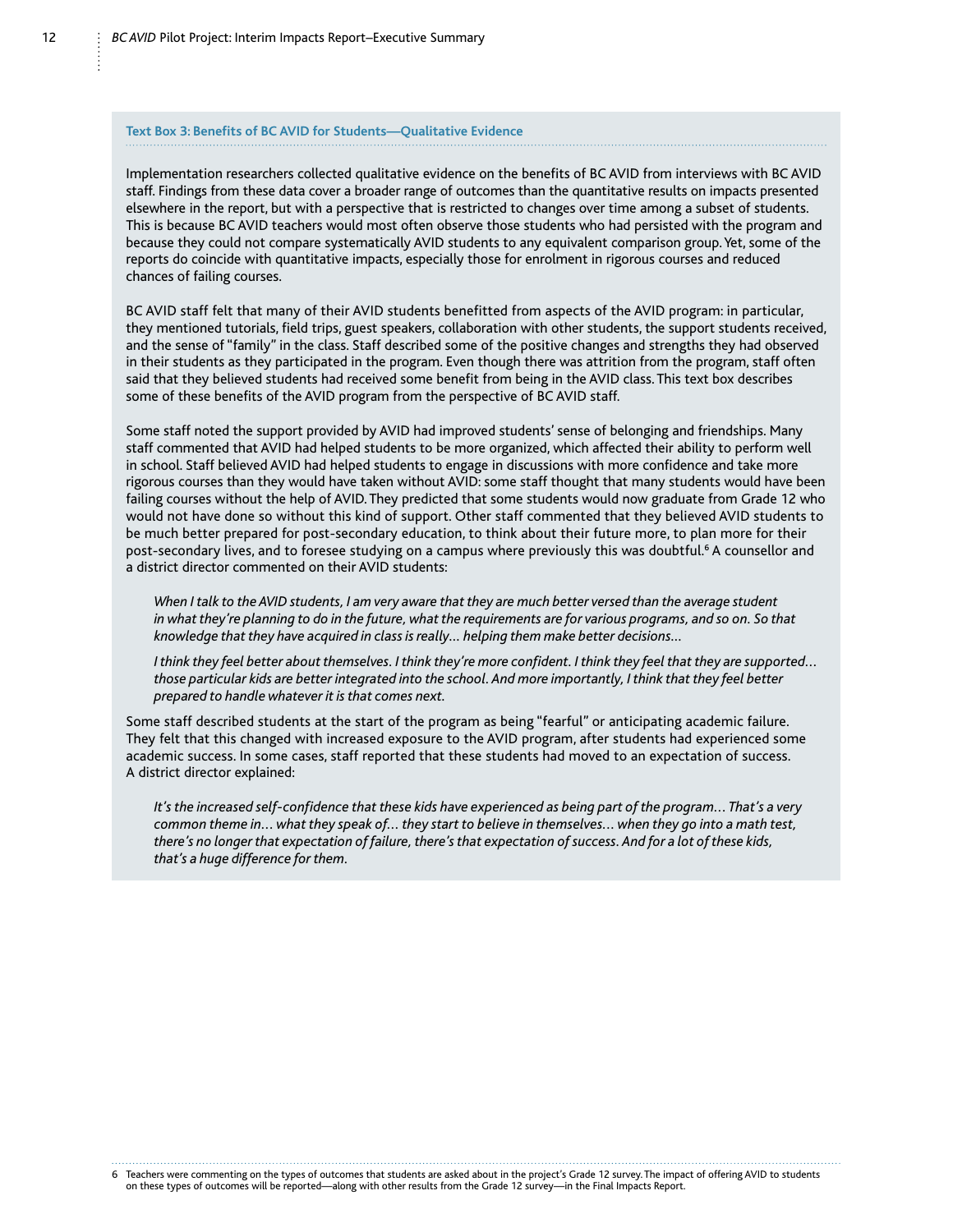

## **How Was AVID Implemented in BC?**

The version of AVID being delivered in British Columbia to project students during grades 9 to 11 differed in several important ways from the AVID model as defined and portrayed by the AVID Center. Some of the differences were either unavoidable or intentional, created by those who funded, designed, and implemented the BC AVID Pilot Project. Other differences emerged as staff tried to implement the program in their own classrooms. An important question therefore—to be answered in the final report once four years of AVID delivery have been observed—is whether the program being tested is being delivered sufficiently according to the Essentials to legitimately carry the AVID label. In other words, has the program been given a "fair test"? If it has not, then the impacts observed above may not be attributable to AVID, but rather to a version of the program specific to this project.

The intended and unintended differences from the AVID model are reviewed below, followed by an assessment of some of the strengths of the BC implementation. It is important to note that AVID programs implemented elsewhere have had very few systematic and detailed observations similar to those observed for this project. Thus, it is difficult to ascertain how unusual BC AVID is in having local adaptations and departures from its planned implementation, relative to other programs that carry the "AVID" label.

### **Intended differences from the AVID model**

AVID was intentionally or unavoidably different from the version of AVID promoted in the AVID Center's program materials and professional development in five main areas.

### **1. BC AVID Did Not Select "Typical" AVID Students**

Even though programs on both sides of the border select "students in the middle" who have academic potential, high school students in British Columbia have different characteristics from those in the United States. The recruitment process for BC AVID applied criteria as equivalent as possible to those set out by the AVID Center. However, those criteria do not guarantee that the resulting characteristics of the recruited participants in British Columbia will be the same as in the United States due to differences in school populations and existing programs. For example, one of the recruitment recommendations from the AVID Center is that AVID programs seek out students who are eligible for subsidized school lunch programs, a criterion that is often used to identify low-income students in U.S. schools. However, British Columbia lacks this convenient way of identifying low-income students. Perhaps as a result, and as documented in the Early Implementation Report for BC AVID, "[s]tudents from minorities under-represented in [university] and economically disadvantaged groups, such as single-parent families, were not over-represented in the project sample (p. 52)." The implications of having "students in the middle" who were not as economically disadvantaged and not as likely to belong to ethnic minorities as U.S. AVID students are not clear.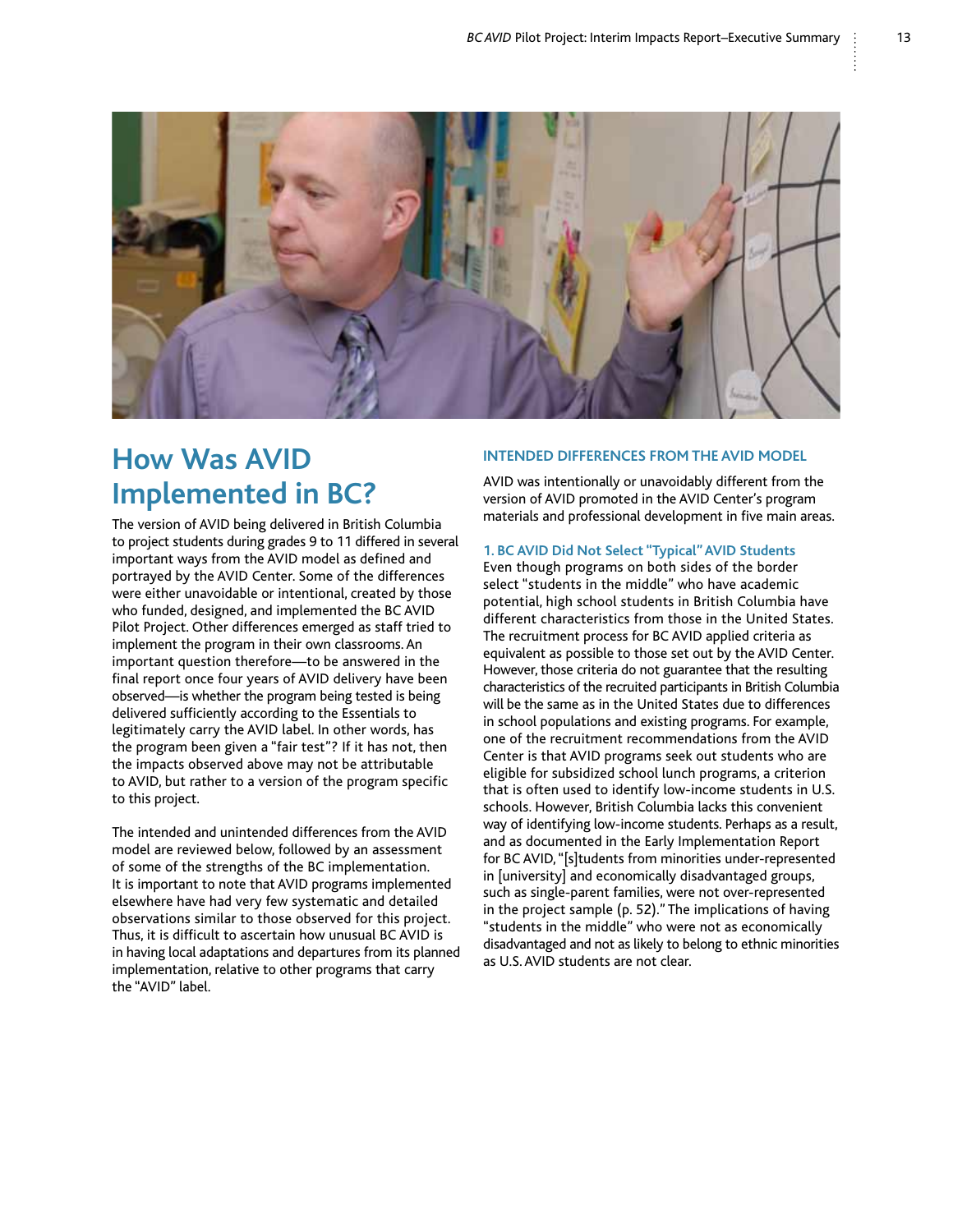

**2. BC AVID Rarely Focused Only on University Programming** The AVID Center focuses on preparing students for university enrolment, but the outcome of interest in BC AVID is whether the program increases enrolment in any form of post-secondary education, including college, university, or apprenticeship programs. This may have altered the emphasis placed on preparation for university enrolment in British Columbia. However, BC AVID did encourage students to take courses that provide them with the academic eligibility requirements for attendance at a university should they decide to pursue that option.

### **3. In Grades 10 and 11, BC AVID Was Often Integrated with Planning**

The BC Ministry of Education requires that all high school students take a Grade 10 course known as Planning 10. The curriculum of Planning 10 overlaps, to a significant extent, with the curriculum in the AVID elective class. BC AVID schools therefore arranged to combine the curriculum of Planning 10 with the Grade 10 and 11 AVID elective class curricula. While mixing the curricula represented a viable solution to enable BC AVID students to meet the requirements of Planning 10, the extent to which the mixture altered the focus or intensity of the AVID curriculum is unclear.

### **4. AVID Students Could Not Always Access Advance Placement Courses**

A central aspect of AVID-as-designed is the enrolment of all AVID high school students in courses defined as "rigorous." In the United States, the system of Advanced Placement (AP) courses is well-established and allows for an easy definition of a "rigorous" course. AP courses are university-level courses taught to high school students and, as such, the course curricula cover material that is more difficult (more "rigorous") than that covered by general high school courses. Because Canada's system of AP courses is less developed than in the United States, defining what courses qualify as "rigorous" is more challenging. By design, staff in BC AVID schools were allowed to define a "rigorous" course as they thought best fit the objectives of BC AVID.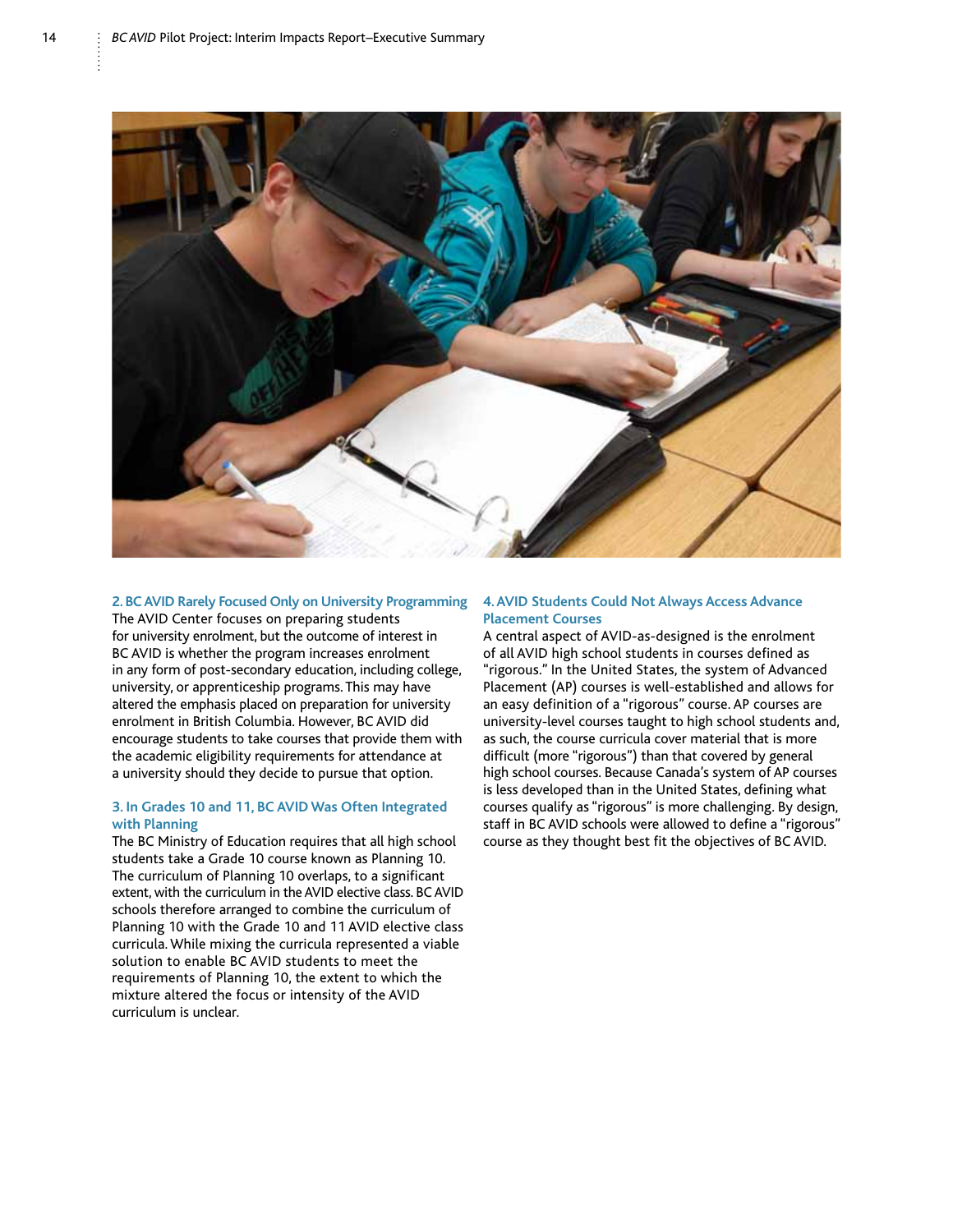#### **5. BC Has Few Standardized Tests**

Standardized testing plays an important role in the selection of incoming students by U.S. universities, and AVID seeks increased participation of AVID students in standardized testing. British Columbia, however, does not have similar "high stakes" testing that influences the post-secondary careers of high school students. British Columbia administers provincial examinations in various high school subjects, but these tests are not intended as a method of "gate keeping" or student selection for universities. The absence of such high stakes testing makes it difficult to assess how far BC AVID meets AVID objectives associated with such tests.

### **Unintended differences from the AVID model**

Beyond the intentional differences listed above, SRDC's implementation research documented staff experiences delivering and students' experiences receiving the AVID elective course. This research found that AVID classes broadly conformed to expectations for the BC AVID program, but there were challenges with meeting all expectations, especially in the four areas of scheduling, tutorials, access to rigorous courses, and student/staff turnover.

### **1. Schools Found Scheduling and Balancing BC AVID Challenging**

Even though the typical structure of BC high school schedules made it difficult to schedule the duration of the AVID elective class to meet program expectations, other aspects were scheduled appropriately.<sup>7</sup> In all 18 pilot project schools, AVID classes in grades 9, 10, and 11 ran year long and nearly always within the regular school timetable. However, while the AVID Center recommends that the AVID elective class includes approximately 40 per cent curriculum, 40 per cent tutorial, and 20 per cent motivational activities, BC AVID class activities included a considerably higher proportion of curricular activities and a considerably lower proportion of tutorial time than recommended. The proportion of AVID elective class time devoted to tutorials for BC AVID students was 24 per cent, far below the desired 40 per cent.

#### **2. A Minority of Tutorials Conformed to the AVID Model**

Tutorials were generally difficult to implement with wide variation in the number, duration, and frequency of tutorials among the 18 sites. Overall, AVID students in project schools received only half the recommended hours of tutoring. AVID also recommends using local university students as tutors, while making allowances for the use of older high school students and adults if necessary. Those implementing the program in British Columbia had difficulty both in recruiting sufficient numbers of tutors for the AVID elective classes and in scheduling a sufficient number of tutoring hours. As a result, BC AVID tutors were usually high school students who were, by Grade 11, only slightly older than those they were tutoring. A lack of tutors also meant that only 38 per cent of tutorials had the recommended ratio of at least one tutor per seven students. It is not clear what the effect the relatively low adherence to program expectations for tutorial time had on students' overall AVID experience.

#### **3. The Definition of Rigorous Courses Varied**

Although more than two-thirds of BC AVID sites enrolled their AVID students in a rigorous curriculum, some BC staff reported that difficulties arose in implementing this requirement because, for them, the level of "rigour" required for BC AVID was not clearly defined. Some staff indicated that certain aspects of AVID's requirement for rigour were not applicable to the broad definition of post-secondary education used in the BC education system and in the pilot project's plans for measuring "successful" student outcomes. This broad definition includes community college, trade/technical, and apprenticeship programs—in addition to the four-year university programs promoted by the AVID Center. As a result, different BC school staff interpreted "rigour" in different ways and struggled to find a balance between encouraging individual students to take rigorous courses and meeting what were perceived as their career needs. Another challenge for AVID school staff occurred when their colleagues were reluctant to accept AVID students into a rigorous course if they did not believe that the student had sufficient ability to succeed in the course. In addition, some schools also faced difficulties in scheduling rigorous courses for AVID students, particularly by Grade 11.

7 The AVID Center expects about 150 hours of AVID instruction per student per year. Because of the nature of scheduling practices in British Columbia, BC AVID elective classes were scheduled for 65–85 minutes, but only on every other day of the school year. The overall time spent per student per year in the AVID elective class amounted to about 110 hours.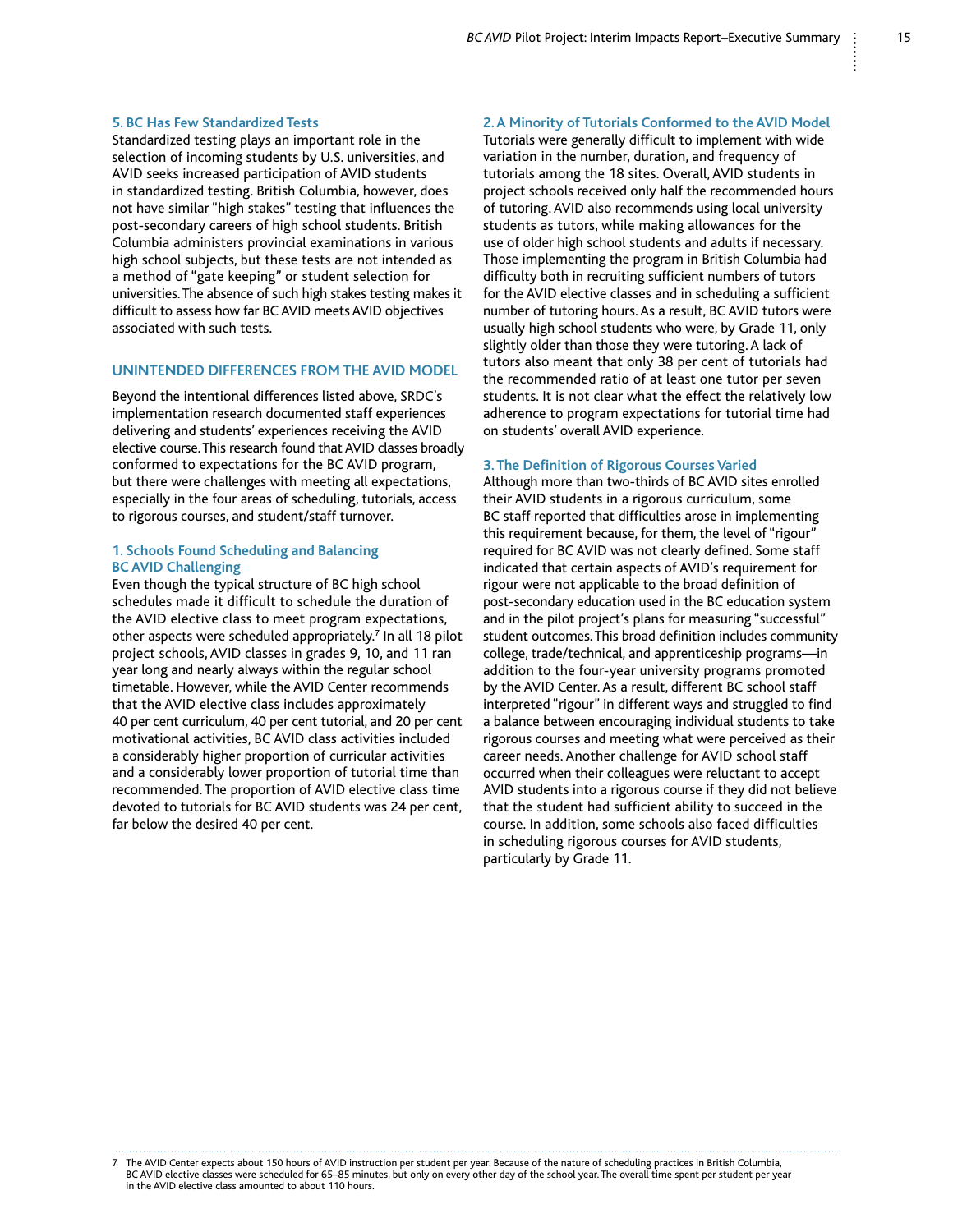#### **4. Student and Staff Turnover Was High**

Approximately half of all students who were ever assigned to the AVID elective had left the class by the end of their Grade 11 year. Just over one-third had departed by the end of Grade 10. Of those who left the class, 48 per cent did so to pursue a different elective, while 29 per cent moved to a different school. Although class departures were expected, a considerable proportion of eligible students were, at the end of Grade 11, no longer on track to receive the four years of AVID programming they were offered. Moreover, approximately two-thirds of the project's AVID elective classes experienced turnover of the teacher between grades 9 and 11.

Neither student nor teacher turnover is likely to be unique to AVID in British Columbia, but such turnover is an important consideration if a program requires extended exposure—and continuous presence of the same AVID teacher—to be effective. If so, such turnover levels may have serious implications for the measured impact of the program. If large numbers of the program group did not participate in BC AVID throughout their high school years, then the program is unable to exert its full effect on them. If continuing in BC AVID would have been more effective for these students than the classes they chose instead of the AVID elective, then their departures from the elective class will reduce the overall impacts observed for the program.

### **Strengths in the BC implementation**

Implementation of curriculum and motivational components of the program, accounting as they did for three-quarters of AVID students' time in the elective class, corresponded well to program expectations. BC AVID elective teachers implemented AVID's WIC-R (Writing, Inquiry, Collaboration, and Reading) methodology extensively and with a high degree of diligence. Participating schools offered a variety of motivational activities to their AVID students in grades 9–11, including team-building activities, guest speakers, field trips, and general encouragement for leadership, community building, and enrolment in post-secondary education.

The implementation research to the end of Grade 11 concluded that AVID staff devoted themselves to implementing and maintaining the program as planned and they were sufficiently trained to do so. The resulting delivery of the program—despite challenges—resulted in students engaging in activities that were "recognizably AVID" with respect to program content, although there were departures with respect to tutorials. Program organization met the requirements of the AVID Essentials concerned with administrative aspects of the program. Students "academically in the middle" were appropriately selected for the program and most were enrolled in advanced high school courses. Funding appeared quite adequate for the maintenance of the program, while enthusiastic site teams worked very hard to implement it according to program expectations.

As earlier results indicated, program group students experienced markedly more exposure to, and adopted more often, the learning strategies and techniques promoted by the AVID program—including tutorials, note taking and higher order questioning. There were detectable impacts on course choices, course completion, and achievement.

### **Complete Story by 2012**

Results to date support the idea that AVID may be a promising program for enhancing BC students' achievement in high school and their chances of meeting post-secondary program eligibility requirements. Significant impacts on the students' educational experiences, course choices, and achievement were recorded, despite the challenges that the program sites had in meeting the AVID program expectations. The next report will assess the impact of BC AVID on participants' engagement in their senior year at high school, and on their enrolment in and completion of the first year of a post-secondary education program. It will also include a benefit-cost analysis of BC AVID.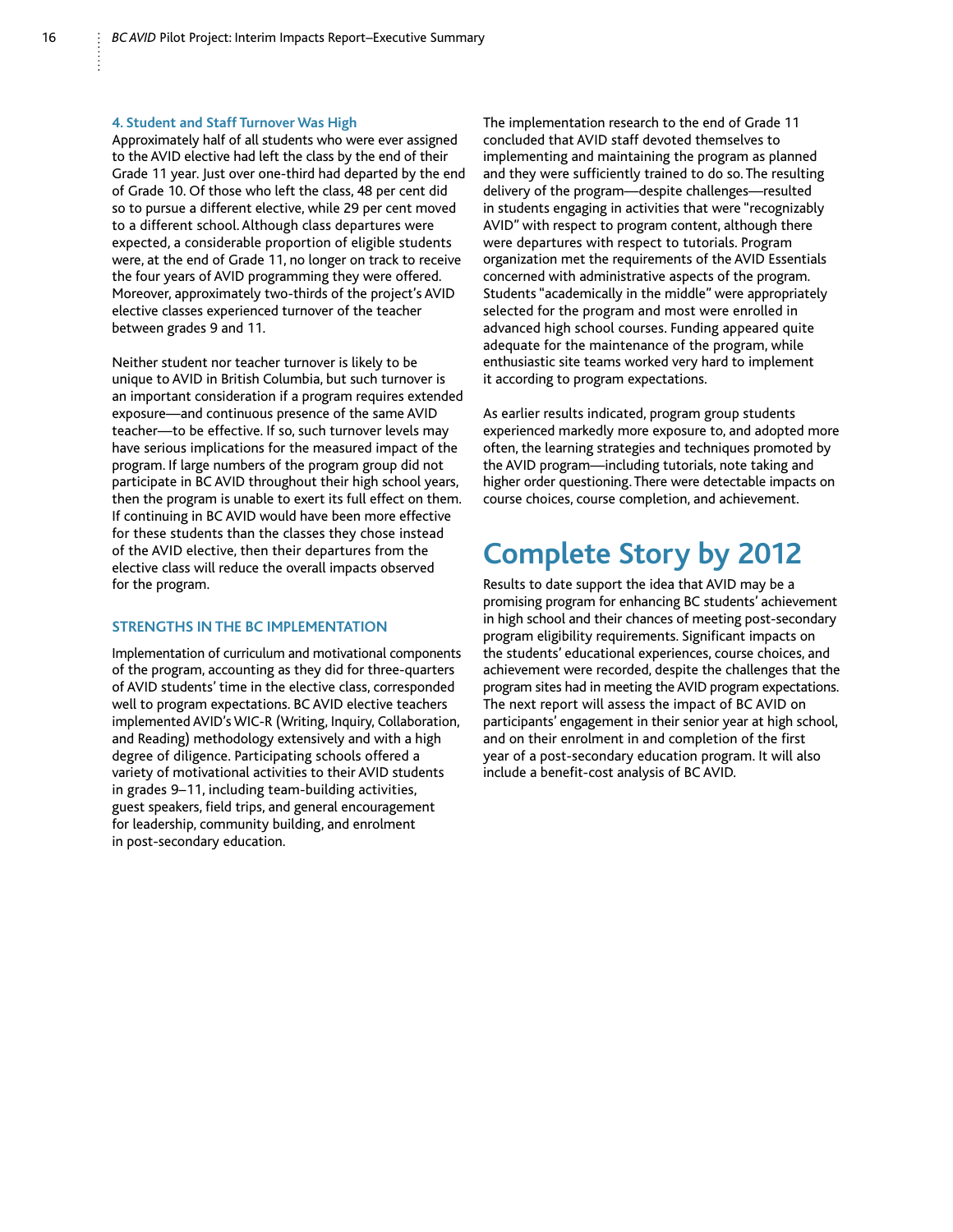